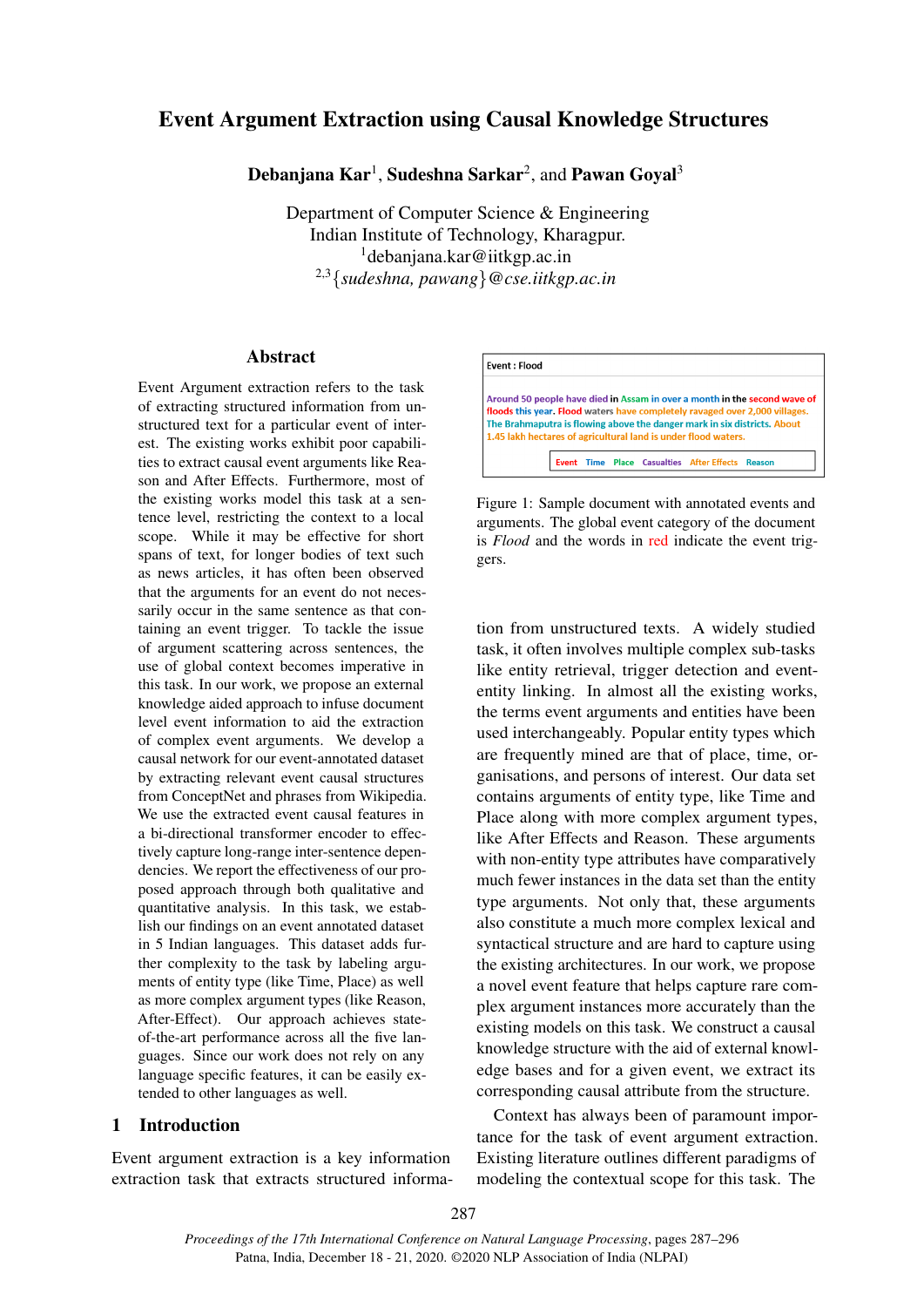traditional sentence level event argument extraction tasks performed on popular datasets like ACE 2005 and TAC-KBP 2017 largely restrict their contextual scope to within sentence boundaries [\(Chen](#page-9-0) [et al.,](#page-9-0) [2015;](#page-9-0) [Subburathinam et al.,](#page-9-1) [2019\)](#page-9-1). However, some researchers identified the need to mine global contextual features to enhance the argument extraction capabilities and modelled the task at a multisentence or paragraph level [\(Yang and Mitchell,](#page-9-2) [2016;](#page-9-2) [Duan et al.,](#page-9-3) [2017;](#page-9-3) [Zhao et al.,](#page-9-4) [2018\)](#page-9-4), and at a document level [\(Yang et al.,](#page-9-5) [2018;](#page-9-5) [Zheng et al.,](#page-9-6) [2019\)](#page-9-6). In our work, we also identify the need to explore cross-sentence contextual scope to aid accurate extraction of events and argument spans. For example as illustrated in Figure [1,](#page-0-0) the sentence *"The Brahmaputra is flowing above the danger mark in six districts."* could refer to a *Reason* or an *After-Effect* argument in different contexts. But on reading the document, one can understand that the document talks about a *Flood* event, and that the sentence can be tagged as *Reason* argument with considerable confidence. Event arguments do not necessarily co-occur in the sentence containing the event trigger. This behaviour is even more frequently observed in longer documents like news articles. With no thematic signals obtained from event trigger words, it becomes difficult to identify the correct argument labels and their spans in such cases. In our work, we look beyond sentences for stronger contextual clues to better capture the events and their arguments from a document.

In summary, the contributions of our work are four fold :

- 1. We propose a novel event causal feature for improved extraction of complex causal arguments.
- 2. Through our work, we emphasize on the effectiveness of global vs. local scope of contextual information in this task.
- 3. We compare different approaches of modeling global information in this task and evaluate the effectiveness of each.
- 4. We provide a novel end-to-end system for event argument extraction which beats the state-of-the art model's performance.

## 1.1 Terminology

We introduce certain terminologies to facilitate better understanding of our work .

- Event : An event is any real life happening or occurrence which may be denoted by a word or a phrase.
- Event Trigger : The particular word or phrase that evokes a particular event type is known as an event trigger.
- Argument : The words or phrases which provide supporting information about the event are known as arguments.
- Causal Argument : The causal arguments refer to the Reason & After Effect arguments of an event. The *Reason* argument holds information regarding why a particular event happened whereas *After Effects* argument details information about the after-math of an event. It is of importance to note here that the deaths and injuries that occur because of an event are noted under the *Casualties* argument whereas all other effects of an event are covered under the *After Effects* argument .
- Entity : Words or phrases which specifically refer to terms that represent real-world objects like people, places, organizations are known as entities.

## 2 Related Work

Event Argument Extraction is a well researched domain, primarily in English [\(Chen et al.,](#page-9-0) [2015\)](#page-9-0), [\(Nguyen et al.,](#page-9-7) [2016\)](#page-9-7) and Chinese [\(Lin et al.,](#page-9-8) [2018\)](#page-9-8), [\(Yang et al.,](#page-9-5) [2018\)](#page-9-5). While there have been efforts to extend this task to a limited number of languages like Spanish and Arabic [\(Akbik et al.,](#page-9-9) [2016\)](#page-9-9), [\(Sub](#page-9-1)[burathinam et al.,](#page-9-1) [2019\)](#page-9-1), the task has been hardly explored in Indian languages. In this paper, we make an effort to explore five out of the twenty two commonly spoken languages of India. The existing literature for Indian languages for this task are minimal and have either extracted arguments from unstructured text irrespective of their event links [\(Ahmad et al.,](#page-9-10) [2019\)](#page-9-10), or have jointly extracted event and argument mentions with rule based approaches [\(Patel et al.,](#page-9-11) [2019\)](#page-9-11). Each of these works are modelled to focus at an intra-sentence local scope and do not capture inter sentence dependencies. While the sentence level extraction mechanisms outlined by prior works present a promising preface for this task in low-resource languages, the results are indicative of a huge scope of improvement - especially for arguments like *Reason*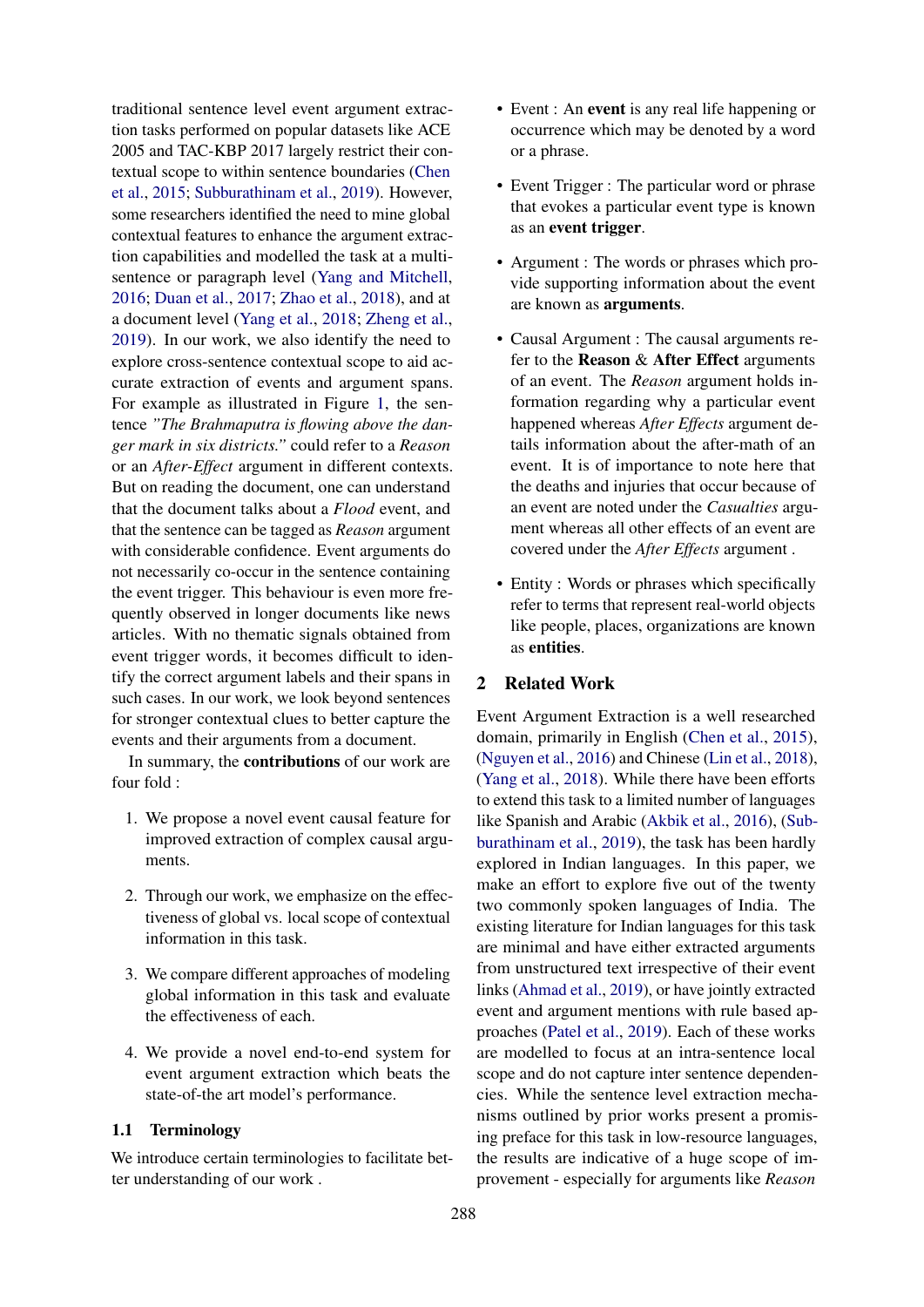which are scant on annotations. In our work, we try to address this gap and extract sentence level events and arguments by infusing document level context. Infusing cross-sentence or global context to extract sentence level information has already shown great improvements in many related works. The work by [\(Zhang et al.,](#page-9-12) [2020\)](#page-9-12) studies the eventargument extraction task by infusing contextual information from the five sentences surrounding an event trigger. Their work highlights the fact that learnt architectures usually capture arguments from sentences containing event triggers better than from non-event-trigger sentences. Addressing this gap, we adopt a trigger-less event detection approach in our work, similar to [\(Zheng et al.,](#page-9-6) [2019\)](#page-9-6) and use document-level event information to mitigate the dependence on local event clues obtained from event triggers. The method adopted by [\(Wadden](#page-9-13) [et al.,](#page-9-13) [2019\)](#page-9-13) uses a graphical span enumeration approach with a document input to model cross-task and inter-sentence dependencies. We model our work to include inter-sentential context to extract event-argument spans from input documents with greater accuracy.

## 3 Dataset

We have curated an event argument annotated dataset for English and four Indian languages, namely Bengali, Hindi, Marathi and Tamil as part of a collaborative effort. The dataset comprises of documents with sentence-level annotations of events and argument mentions. The data set caters specifically to the disaster domain and covers 32 event types at a fine grain level and 12 event types at a coarse level. The dataset contains annotations for 14 argument types, but in this work we focus on 6 main argument types which are, *Time, Place, Casualties, After-Effect, Reason and Participant.* Almost all possible man-made and natural disaster event types have been covered in this corpus. Typically used datasets in this task like ACE 2005 and TAC KBP cater to generic events with only entity type arguments. This corpus contains arguments of both entity type and non entity type with widely varying argument boundaries. Nonentity type arguments constitute of complex argument types like *Reason* and *After-Effects* which may constitute one/many entities within it's span. This makes the task even more challenging and contributes to it's uniqueness. The raw data for the corpus was collected from the FIRE document

<span id="page-2-0"></span>

| Language | Train | Valid | <b>Test</b> |
|----------|-------|-------|-------------|
| English  | 456   | 56    | 131         |
| Bengali  | 699   | 100   | 199         |
| Hindi    | 678   | 150   | 194         |
| Marathi  | 815   | 117   | 233         |
| Tamil    | 1085  | 155   | 311         |

Table 1: The number of documents for each language in their Train, Test and Validation splits.

<span id="page-2-1"></span>

Figure 2: Overview of the general architecture.

repository as well as by crawling popular news websites for the respective languages. The dataset was annotated by eight linguistic experts over a span of two years. The multi-rater Kappa agreement ratio of the annotators has been evaluated as 0.85 approximately. The data distribution is reported in Table [1](#page-2-0)

## <span id="page-2-2"></span>4 Approach

In this section we elaborate on the approaches we have taken to accomplish the task of extracting the event labels and it's corresponding arguments from a document. This is essentially a two-fold task: i) Document Level Event Extraction, and ii) Argument Extraction. The generic overview of our approach is illustrated in Figure [2.](#page-2-1)

### 4.1 Problem Formulation

In our work, we treat the task of event-argument extraction as a sequence labeling task. Given N training instances  $D = (x_n, y_n)_{n=1}^N$ , where x is a sequence of tokens from an input document and  $y$  is the corresponding event-argument annotation sequence for  $x$ , our aim is to build a neural model which maximises the conditional probability  $p_{\theta} = (y|x)$ , parameterized by model parameters  $\theta$ . To capture events and arguments better, we propose modeling context at a global scope for this task. Infusion of global context in our work is done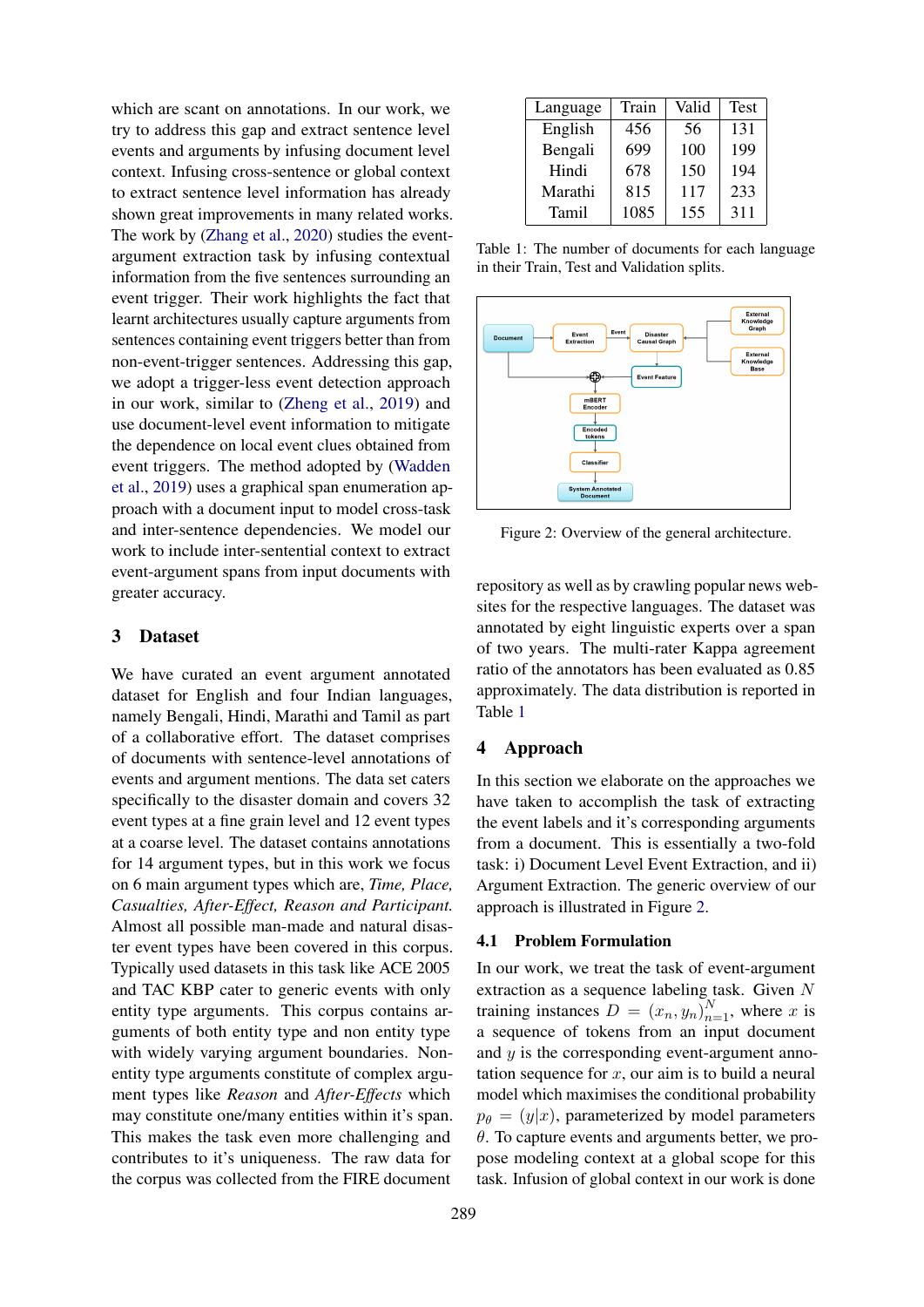<span id="page-3-0"></span>

| Language | Micro F1-Score $(\%)$ |
|----------|-----------------------|
| English  | 97.71                 |
| Bengali  | 68.34                 |
| Hindi    | 87.63                 |
| Marathi  | 78.54                 |
| Tamil    | 84.89                 |

Table 2: Document Level Event Extraction Results

in two ways. First, instead of processing each sentence as a training instance, we process an entire document with sentence demarcations. Second, we infuse the document level event information into the model to aid more accurate identification of complex argument types. In the sections to follow, we have described the different approaches we have adopted to process event information into the model. We have conducted our experiments on five Indian languages.

## 4.2 Document Level Event Extraction

Traditional approaches for event extraction involve extracting event triggers at a sentence level. We adopt a no-trigger approach to label the documents with their corresponding events but instead of adopting a distant supervision method like [\(Zheng](#page-9-6) [et al.,](#page-9-6) [2019\)](#page-9-6), we adopt a supervised approach with the aid of pre-trained language models in this task. Our dataset comprises of news articles, and most often, it has been observed that the central theme of such documents are divulged in the title of the document itself. Moreover, we find that only 6% of the total corpus contains documents with multievent instances. Hence, we formulate this task as a multi-class sentence classification task where each document corresponds to one event category. We consider the event labels of the first event trigger instance in each document as the document's manually assigned event label. We fine-tune a pretrained multilingual BERT (mBERT) encoder with a linear classification head on top to classify each document title instance to an event category. Since the titles of the documents are not explicitly defined, we take the first two sentences as the title of the news article and use it as our training and testing instances. We use the the pooled output of the encoder as input to the linear classification head in the model. We find this approach to be highly effective with a very high percentage of documents being assigned their correct event labels as shown in Table [2.](#page-3-0)

### 4.3 Argument Extraction

The main focus of this sub-task is to extract the sentence level arguments given the document-level event information. To aid the extraction of causal arguments, we introduce a causal feature along with the input document to the argument extraction module. In the following sections, we discuss how we build and use the causal feature for event argument extraction.

#### 4.3.1 Event Causal Feature

Unlike the generic entity type arguments like *Time* and *Place*, causal type arguments follow complex patterns, ranging over variable lengths and show a strong reliance on the event category. This is a natural observation - the cause and effects of an Earthquake will not be similar to that of a flood or a terrorist attack. To make the task even more challenging - these argument types, especially the *Reason* argument, have very few training instances in the corpus. We define a novel event causal feature in our approach to aid the extraction of causal arguments.

Causal Graph Construction We manually construct a disaster event graph ontology based on the structures defined in the annotation guidelines of the corpus as well as background knowledge of linguistic experts. Given a graph  $G = (V, E)$ , the vertices V correspond to events and their causal argument roles (Reason & After-Effects) and the edges  $E$  show the relationships among the various events and their arguments. We manually define the event-event relationships in the graph to aid knowledge transfer across events, such that empty nodes in the graph corresponding to argument roles, can inherit knowledge for that specific argument role.

Node population The event nodes contain the event-types. The children nodes correspond to the causal argument roles. These nodes are populated using words and phrases from external knowledge bases like ConceptNet [\(Speer et al.,](#page-9-14) [2017\)](#page-9-14) and Wikipedia. For ConceptNet, we have identified a few edge-relations which correspond to our causal argument labels and nodes that correspond to our event types. It is worth mentioning here, that not all the event types could be accessed in the external resources. To mitigate that, we used a list of manually curated synonyms of the event types or merged some related event types (like *Transport*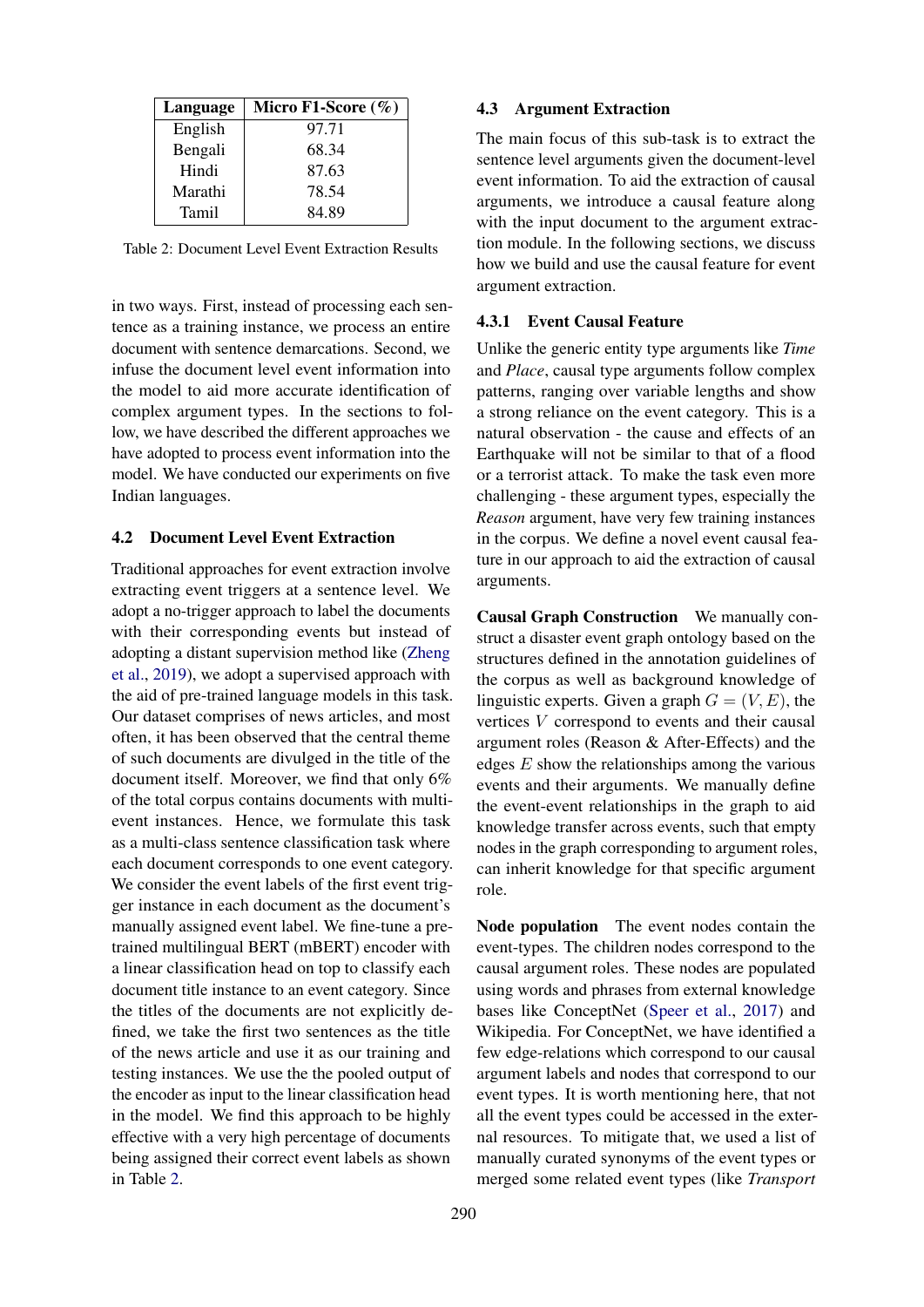<span id="page-4-0"></span>

Figure 3: Detailed overview of the causal feature construction process. Since our data is of Disaster domain, we have labeled the graph in the diagram as Disaster Causal Graph.

*Hazards and Vehicular Collision*) to find relevant resources in the external knowledge bases. For each event type, we query the nodes associated with the identified edges, extract the words and phrases present in the nodes and use that to populate our corresponding causal graph nodes. We also crawl the cause and effects section of relevant Wikipedia pages corresponding to the event types in our corpus. We use an unsupervised languageagnostic phrase extractor [\(Campos et al.,](#page-9-15) [2020\)](#page-9-15) to extract phrases from the crawled Wikipedia sections and populate the corresponding causal graph nodes with the extracted phrases. Each argument node in the graph maintains a minimum of 3 and a maximum of 10 words or phrases. In the event that a certain argument node in the causal graph has less than 3 words or phrases, we exploit the defined event-event relations in the causal graph and inherit values from related event-argument nodes. The entire process is illustrated in Figure [3.](#page-4-0)

In an additional final step, we use a sentence template to string together the words and phrases of the argument nodes of a particular event. The constructed event-causal sentence for each event will henceforth be referred to as the event causal feature in the paper.

## 4.3.2 Argument Span Identification & Classification

Following the pipeline illustrated in Figure [2,](#page-2-1) for each document, we extract it's event category and use the extracted event to obtain the corresponding event causal feature. Each input instance to the argument extraction module is augmented with

the event causal feature at both ends. We train all the 12 encoder layers of the pre-trained bert-basemultilingual-cased model along with an additional linear classification head on top. The linear layer classifies the hidden states output corresponding to each token to one of the six argument types (*Time, Place, Casualties, After-Effects, Reason, Participant*) or to *Others*.

In the sections to follow, we will refer to our approach defined in this section (Section [4\)](#page-2-2) as Event Causality Augmentation or ECA.

## 5 Results

### 5.1 Experimental Settings

We use Huggingface's bert-base-multilingualcased model pre-trained on  $104$  $104$  languages<sup>1</sup>. Adam[\(Kingma and Ba,](#page-9-16) [2014\)](#page-9-16) was used to optimize the parameters. The model was trained with a mini-batch size of 4 on a single Tesla k40-C machine and a maximum sequence length of 512. The models were trained for 20 epochs or until no significant changes were observed in the validation loss, whichever was earlier.

### 5.2 Baselines

We compare our work with the following enlisted approaches:

1. Patel-Emb: [\(Patel et al.,](#page-9-11) [2019\)](#page-9-11) are considered the state-of-the-art results on this dataset. The works of [\(Patel et al.,](#page-9-11) [2019\)](#page-9-11) employ a set of rules to create a rule vector for each token

<span id="page-4-1"></span><sup>1</sup> https://huggingface.co/bert-base-multilingual-cased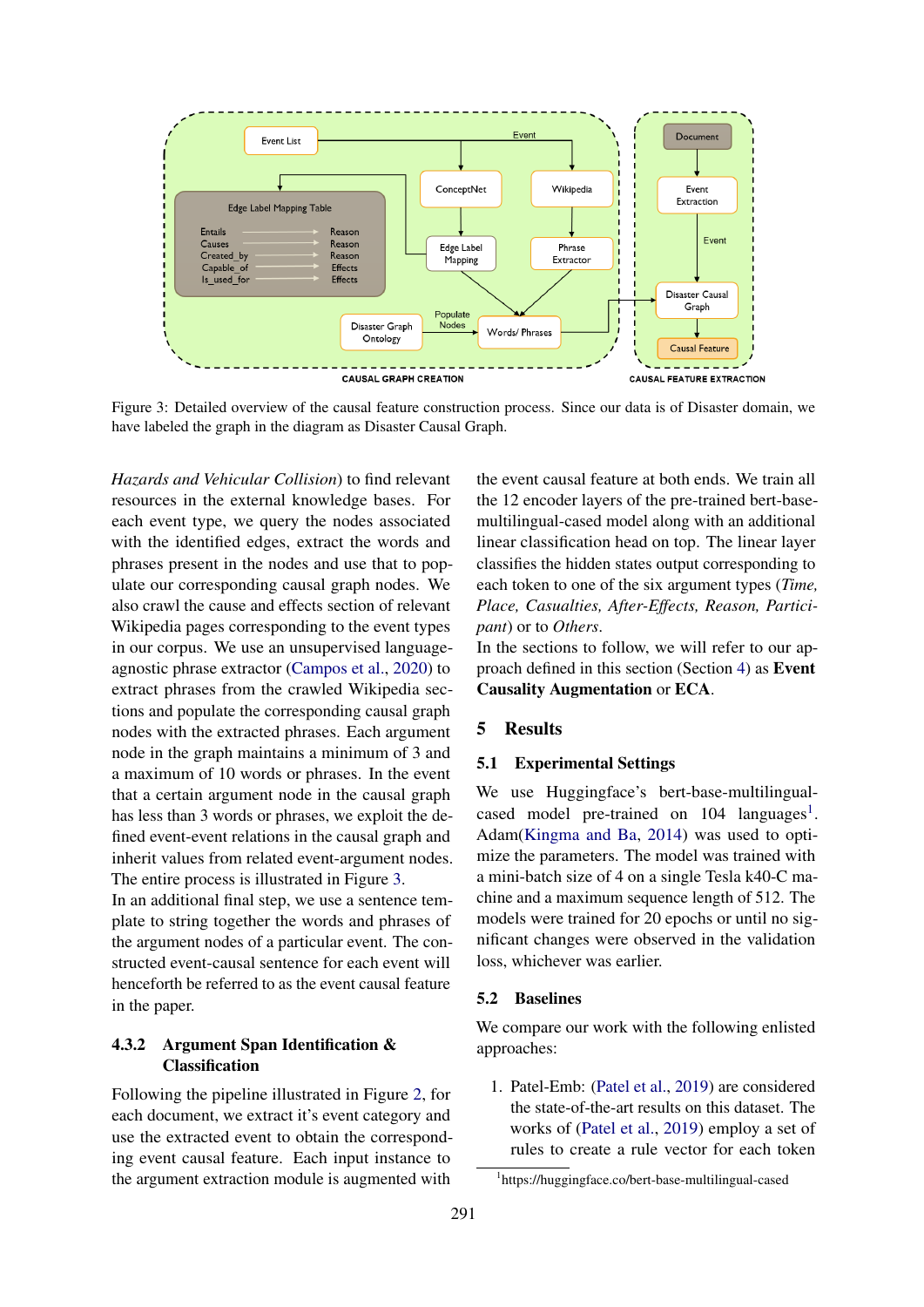<span id="page-5-0"></span>

| <b>Models</b>   | <b>Time</b> | <b>Place</b> | <b>Casualties</b> | <b>After-Effects</b> | <b>Reason</b> | Participant | Avg.  |
|-----------------|-------------|--------------|-------------------|----------------------|---------------|-------------|-------|
| Patel-Emb       | 83.05       | 88.41        | 90.09             | 55.90                | 81.56         | 76.40       | 79.23 |
| Patel-Parallel  | 84.65       | 87.48        | 89.09             | 56.48                | 86.31         | 75.42       | 79.90 |
| Patel-KD        | 81.74       | 87.19        | 89.83             | 47.79                | 87.35         | 75.45       | 78.23 |
| mBERT           | 91.50       | 92.80        | 93.50             | 55.30                | 85.90         | 84.00       | 83.80 |
| <b>JETAE</b>    | 90.37       | 91.84        | 92.87             | 47.42                | 77.07         | 83.41       | 80.49 |
| EA              | 90.90       | 92.90        | 93.60             | 54.90                | 83.60         | 86.40       | 83.71 |
| ECA (Our model) | 92.65       | 93.41        | 94.22             | 58.39                | 90.76         | 87.29       | 86.12 |

Table 3: Argument-Wise comparison of our approach (ECA) with other baseline approaches on the English Corpus using F1-scores. The bold text refers to the best result obtained for each argument as well as overall (Avg.).

which embeds event class information. They use different approaches to infuse the rule vector into the model. In this approach, the rule vector was appended with each sentence token representations and fed to a single layer Bi-LSTM model.

- 2. Patel-Parallel : In this approach of [\(Patel et al.,](#page-9-11) [2019\)](#page-9-11), the rule vector and word embeddings were fed to two parallel single layer Bi-LSTM models. Their learnt hidden layer representations were concatenated to learn a joint representation of words and rules.
- 3. Patel-KD: In this approach of [\(Patel et al.,](#page-9-11) [2019\)](#page-9-11), the knowledge of rules is distilled to the Bi-LSTM network by using the rule vector to bias the weights of the neural network.
- 4. mBERT: We adopt the BERT-NER from [\(De](#page-9-17)[vlin et al.,](#page-9-17) [2019\)](#page-9-17) and fine-tune the mBERT Token Classifier to extract event-argument spans and compare it with our feature based mBERT argument extractor.
- 5. JETAE: We adapt the mBERT Token Classifier for Joint Event Trigger and Argument Extraction task as defined in [\(Patel et al.,](#page-9-11) [2019\)](#page-9-11) and report it's argument extraction capabilities as compared to our approach.
- 6. EA (Event Augmentation): Instead of augmenting the event causal feature, we augment the event type at both ends of the document and compare it's results against our's.

We compare the overall performance in Table [3](#page-5-0) for English. For the Indian languages, we compare the F1-scores we have obtained using our approach for each argument type against the corresponding F1 score obtained from [\(Patel et al.,](#page-9-11) [2019\)](#page-9-11) in Table [5.](#page-6-0) Since none of the three approaches defined in [\(Patel](#page-9-11)

<span id="page-5-1"></span>

| Arg. Type     | ECA-gold | ECA-pred |
|---------------|----------|----------|
| Time          | 91.84    | 92.19    |
| Place         | 71.81    | 70.82    |
| Casualties    | 82.96    | 82.79    |
| After-Effects | 53.31    | 53.13    |
| Reason        | 42.71    | 39.88    |
| Participants  | 55.11    | 54.00    |

Table 4: Results to highlight error propagation for the Bengali corpus. We report the F1-scores for each argument type with manually annotated event labels (ECAgold) and predicted event labels (ECA-pred).

[et al.,](#page-9-11) [2019\)](#page-9-11) were reported as the best performing method for the task, for a given natural language, we have considered the highest F1-score obtained for each argument type among the three approaches as the state-of-the-art result for the same. We report our results using precision, recall and f1-scores.

### 6 Analysis

We perform a thorough analysis of our approaches and enlist their merits and demerits in this section. We compare our models to the state-of-the-art models established on this dataset. As reported in Table [3,](#page-5-0) we establish new state-of-the-art results on this dataset. We present a comparative analysis of the approaches explored in our work and observe that our approach Event Causality Augmentation (ECA) reports the best performance (Table [3\)](#page-5-0). In the table, we can observe a huge performance boost with the use of fine-tuned contextualised word representations of mBERT. The intended performance boost in the extraction of causal arguments is also observed on introduction of the causal feature. We report the argument extraction performance of ECA with both manually annotated event labels (ECAgold) and event labels predicted by our event extraction module (ECA-pred) in Table [4.](#page-5-1) We specif-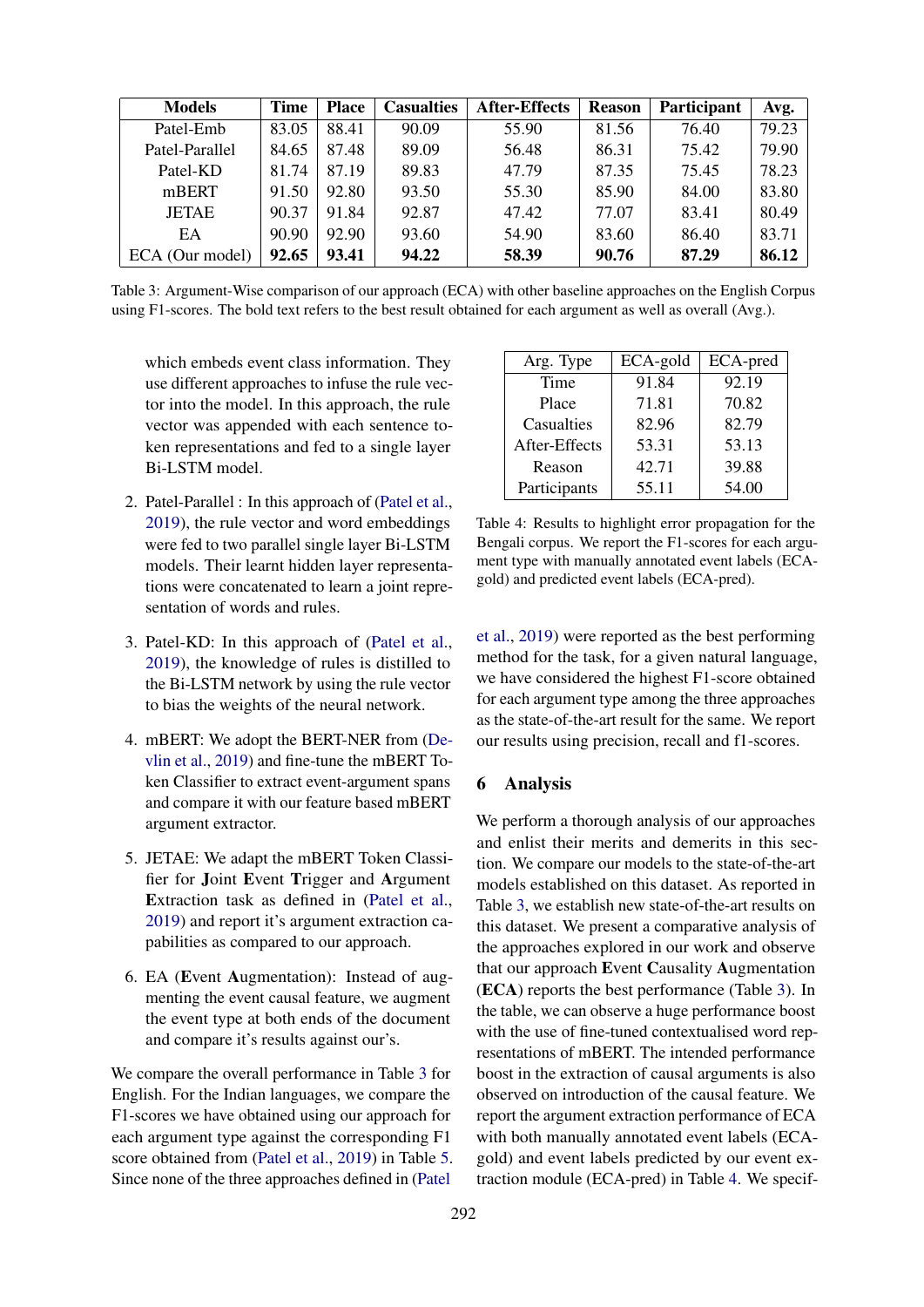<span id="page-6-0"></span>

| Lang.   | Arg. Type            | <b>SOTA</b> | <b>ECA</b> | $\Delta\%$ |
|---------|----------------------|-------------|------------|------------|
|         | Time                 | 88.59       | 92.19      | $+4.06$    |
|         | Place                | 68.20       | 70.82      | $+3.84$    |
|         | Casualties           | 78.95       | 82.79      | $+4.86$    |
| Bengali | <b>After Effects</b> | 41.54       | 53.13      | $+27.90$   |
|         | Reason               | 17.91       | 39.88      | $+122.67$  |
|         | Participant          | 49.93       | 54.00      | $+8.15$    |
|         | Time                 | 68.57       | 72.54      | $+5.79$    |
|         | Place                | 63.79       | 73.06      | $+14.53$   |
|         | Casualties           | 68.21       | 71.93      | $+5.45$    |
| Hindi   | <b>After Effects</b> | 44.67       | 45.43      | $+1.70$    |
|         | Reason               | 19.25       | 12.42      | $-35.48$   |
|         | Participant          | 43.18       | 56.24      | $+30.25$   |
|         | Time                 | 75.59       | 80.97      | $+7.12$    |
|         | Place                | 69.44       | 74.74      | $+7.63$    |
|         | Casualties           | 75.69       | 79.48      | $+5.01$    |
| Marathi | <b>After Effects</b> | 47.29       | 59.18      | $+25.14$   |
|         | Reason               | 35.93       | 35.57      | $-1.00$    |
|         | Participant          | 59.35       | 64.55      | $+8.76$    |
|         | Time                 | 81.03       | 89.09      | $+9.95$    |
|         | Place                | 75.86       | 83.84      | $+10.52$   |
|         | Casualties           | 80.20       | 87.21      | $+8.74$    |
| Tamil   | <b>After Effects</b> | 72.15       | 83.82      | $+16.17$   |
|         | Reason               | 42.72       | 67.94      | $+59.04$   |
|         | Participant          | 65.71       | 74.61      | $+13.54$   |

Table 5: Comparison of Argument Extraction Performance of our model (ECA) with the state-of-the-art (SOTA) results ([\(Patel et al.,](#page-9-11) [2019\)](#page-9-11) for each language. We show the  $\%$  increase (+) or decrease (-) in F-Scores with respect to the SOTA results.

ically show these results on the Bengali dataset as it had reported the weakest event extraction results among the five languages in Table [2.](#page-3-0) In table [2](#page-3-0) we observe that the F1-scores for Bengali and Marathi are considerably low compared to the other languages. The drop in performance can be attributed to the fact that these two languages contain the maximum number of multi-event documents while our approach is based on the assumption that each document in the corpus is a single event document. Even in multi-event documents, we had observed that the dominant event was mostly present in the title of the document. The Bengali corpus consisted of a few exceptional multi-event news articles which contained news snippets about completely unrelated topics. In such cases the event extraction algorithm performs poorly, thus reporting a signif-

<span id="page-6-1"></span>Ground Truth: सड़क निर्माण के दौरान <Time> पहाड़ी के गिरने से मलबे में दबकर दो मजदुरों <After-Effects> की मौत हो गई। Translation: While road construction<Time>, due to landslide, two workers<After-Effects> were crushed under the debris and killed. Predicted: सडक निर्माण के दौरान पहाड़ी के गिरने से <Reason> मलबे में दबकर दो मजदुरों की मौत <Casualties> हो गई। Translation: While road construction, due to landslide<Reason>, two workers were

crushed<Casualties> under the debris and killed.

Figure 4: Manually annotated and Inferred example from the Hindi dataset highlighting the systemic confusion between *event triggers* and *reason* arguments. It also highlights the annotation errors existing in the corpus, which is discussed in Section [6.4.](#page-8-0)

icant drop in performance on the Bengali dataset for the document level event extraction task.

We can observe the error from the event extraction module propagating to our argument extraction method in ECA-pred with the effects being visible mostly in the causal arguments in Table [4.](#page-5-1) We leave the task of a joint event label identification and argument extraction as a future task, which should be able to mitigate this problem. In both Table [3](#page-5-0) and Table [5,](#page-6-0) we can see the desired improvement for the causal arguments. For almost all arguments we notice a major improvement in the performance in Table [5.](#page-6-0) In Hindi & Marathi though, we observe a dip in the performance for the *Reason* argument. We find that the dip can be attributed to two factors: i) the model confuses event triggers in certain cases as the *Reason* argument - events can be the reason for other events in the document as well; ii) there are *Reason* argument instances which are not annotated but gets detected by the model. We have illustrated (i) through an example in Figure [4.](#page-6-1) In the example, it can be observed that the model confuses the event trigger *due to landslide* as the *Reason* for the death of two workers. Although, it is correct in it's essence, as per the task, the phrase *due to landslide* is an event trigger and not part of a *Reason* argument.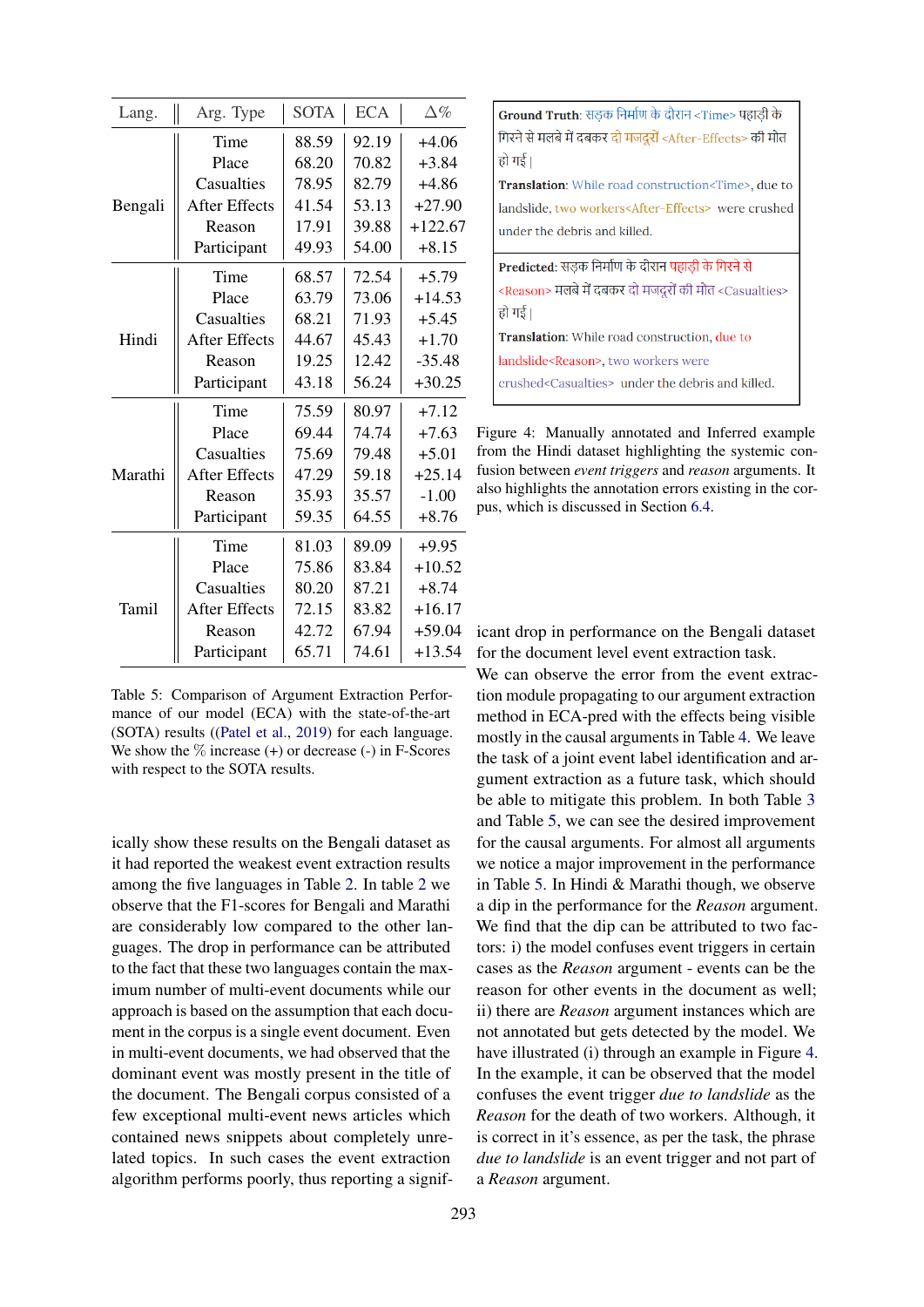<span id="page-7-0"></span>

Figure 5: Various inferred examples collected for a thorough qualitative analysis. The different approaches compared are our model (ECA), Event Augmentation (EA), without event (mBERT), and Joint Event Trigger and Argument Extraction model (JETAE).

#### 6.1 Importance of event causal information

To investigate the importance of event information in our model for the task of argument extraction, we present our findings in Table [6,](#page-8-1) where we compare mBERT based argument extraction models without event information (without-event), with event type information (EA) and finally with event causal feature (ECA - our model). We can see a significant improvement in performance with event information, especially with the causal feature. This rise can mainly be attributed to the significant improvement in causal argument extraction capabilities which rely heavily on event information. We also qualitatively analyse our findings in the first example cited in Figure [5.](#page-7-0) As can be observed, without event information, it is unable to detect the presence of a *Reason* Argument. With event type information, the model is able to detect the argument's presence, but we observe the model suffering from ambiguity over argument types. This ambiguity often rises with complex argument types being nested among each other, as can be observed in this example. *Bus* is a Participant in this event but in this example, it is part of longer *Reason* argument span. With addition of the causal feature,

we find causal contexts getting learnt better and as observed in this example, causal argument spans get captured efficiently.

## 6.2 Importance of document level event information

Extracting document level event information has multiple benefits compared to event trigger extraction: i) It helps capture the overall thematic preface of the document, ii) By not extracting event triggers, we avoid the problem of ambiguous event triggers for multiple event types. For example, the word *explosion* can be an event trigger for event types *Terrorist Attacks, Volcano*, as well as *Industrial Accidents*.; iii) It saves annotation labour and cost. Labeling document-level events is much simpler a task than annotating event triggers in each sentence of the document. By taking into account the thematic preface of the document, we will now observe it's effects on the task of event argument extraction using the same example as we used above (first example of Figure [5\)](#page-7-0). In JETAE, we often observe the model exhibiting bias towards sentences with event triggers when it comes to the task of argument extraction. In this example, since the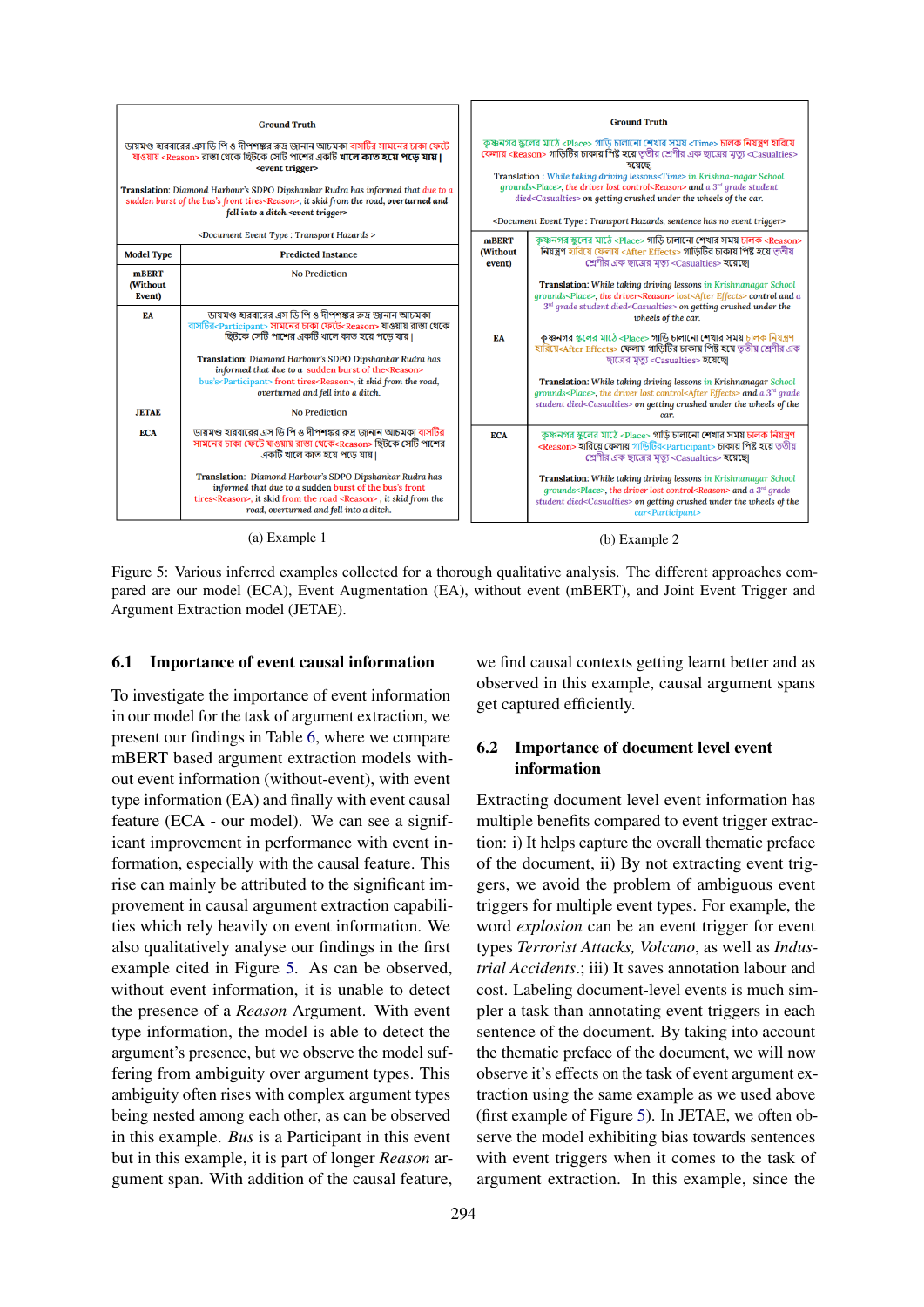model was unable to detect the event trigger in the sentence, it is unable to detect it's corresponding argument as well. Because of the use of document level event context, we can observe that both EA and our model, ECA are able to detect the *Reason* argument span.

### 6.3 Sentence vs. Paragraph vs. Document

We study the importance of document context in the task of extracting arguments of an event. To investigate the importance of the contextual scope, we have experimented in three different settings by formatting the input instance to either include a single sentence, a paragraph or the entire document. Since paragraph boundaries were not mentioned in the dataset, we have assumed the paragraphs in our work to constitute four sentences. This decision was taken after finding the average length of the documents to be 15 sentences. We present our findings in Table [7](#page-8-2) where we can observe a consistent increase in the F1-scores as we widen our contextual scope. The scores in each setting were evaluated by averaging the individual argument scores. While the performances at sentence and paragraph level are comparable, it is in document level context that a significant increase is observed. This increase can be mainly attributed to the effective extraction of the scattered arguments with no localised event clues to aid in their extraction process.

#### <span id="page-8-0"></span>6.4 Case Study

In this section, we analyse a few inferred examples across different approaches adopted in our task. Apart from the points already discussed, we observe a few more challenges and their solutions along with their merits and demerits through our approaches. If we analyse the second example in Figure [5,](#page-7-0) we find a classic confusion between the *Reason & After Effect* arguments. Reason and aftereffects are often interchangeable concepts depending on the contextual premise. As can be observed, addition of causal feature helps resolve this ambiguity. We also observe that the model efficiently captures arguments which were otherwise missed by human annotators like the Participant argument *car* in this example. This is primarily because of the document context and other similar Participant instances being annotated in likewise document context that the model is able to capture the missed annotations in the document as well. We also observe, across examples that the argument boundary

<span id="page-8-1"></span>

| Without-event 66.32 62.57 63.45<br>EA 67.21 63.45 64.14<br>ECA 67.91 65.69 66.20 |  |  |
|----------------------------------------------------------------------------------|--|--|

Table 6: Comparison of different approaches on the Bengali Dataset to establish the importance of event information and event causal feature in our task.

<span id="page-8-2"></span>

|     |       | Model   Sentence   Paragraph   Document |       |
|-----|-------|-----------------------------------------|-------|
| ЕA  | 59.59 | 62.59                                   | 64.14 |
| ECA | 61.20 | 62.42                                   | 66.20 |

Table 7: Comparison of argument-extraction F1-scores with respect to the contextual scope, for the Bengali dataset of our corpus.

mismatch persists in our approaches as well. The argument window may not be precise and may differ by a few tokens on either ends of the span. Another observation that we make is more in lieu of the annotation errors in the corpus which the model has been observed to overcome in many situations. A confusion among annotators was observed about the semantic scope of *Casualties* and *After Effect* arguments as observed through the example in Figure [4.](#page-6-1) However, the model in most cases extracts the argument with the correct label (as also illustrated in Figure [4\)](#page-6-1) and thus, exhibits the model's robustness against noise.

## 7 Conclusion

In our work we have shown a pipeline approach to mine document level event labels and their arguments from each sentence in a document. We have reported a comparison study across different approaches based on multiple parameters, like input context and event information. In future, we want to extend this task to handle more languages in a multilingual setting. Our approaches have shown a huge improvement over the state-of-the art methods. In conclusion, through our work, we emphasize on the importance of both contextual and event information and report our thorough investigations on the same.

### Acknowledgments

The work done in this paper is an outcome of the project titled "A Platform for Cross-lingual and Multi-lingual Event Monitoring in Indian Languages", supported by IMPRINT-1, MHRD, Govt. of India, and MeiTY, Govt. of India.